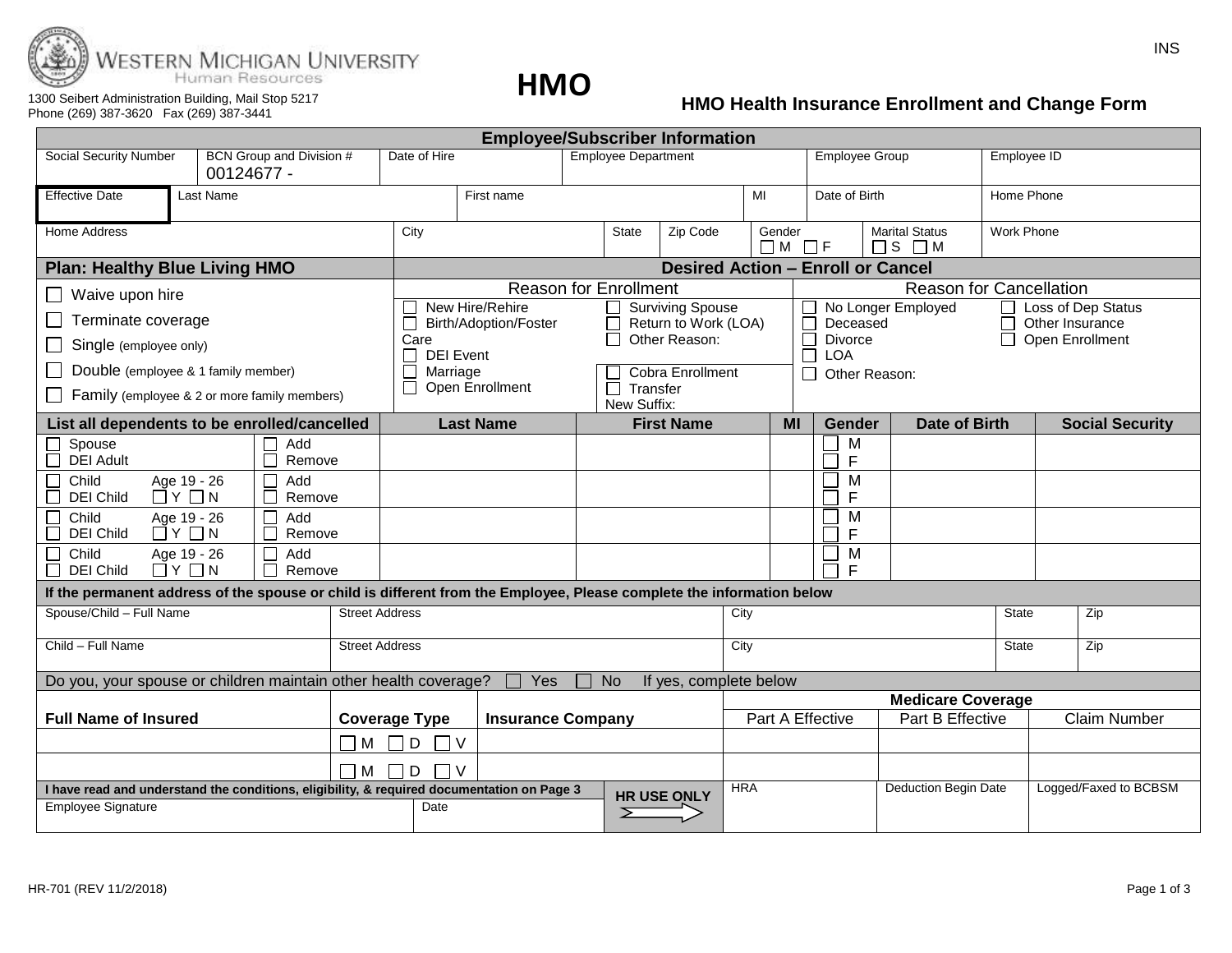## **HMO Health Insurance Enrollment and Change Form continued** INNO HEART ITSURATE ENTOINENT AND CHANGE TOTT COMMUNISMENT ON A CONTROLLER CONTROLLER THE CONTROLLER OF THE CONTROLLER ON THE CONTROLLER ON THE CONTROLLER ON A SAME OF THE CONTROLLER ON A SAME OF THE CONTROLLER OF THE CONT

## **BCN Primary Care Physician Selection**

| Last Name | <b>First Name</b> | M | Social Security Number | <b>BCN Group#</b> | <b>BCN Subgroup#</b> | <b>BCN Class#</b> | EmpID# |
|-----------|-------------------|---|------------------------|-------------------|----------------------|-------------------|--------|
|           |                   |   |                        | 00124677          |                      |                   |        |

If you are enrolling in Blue Care Network, you need to select a primary care physician for you and each person on your contract. List your selections on this form. You can choose a different primary care physician for each member of your family, or one to care for your entire family. If you elect to have one doctor for your entire family, you must select a family or general practice physician. You cannot choose a specialist as a primary care physician. You also need to fill out this form if you are already enrolled in Blue Cross or BCN and have decided to change your primary care physician.

Need information about available primary care physicians? The website, bcbs.com/find-a-doctor, provides the most current information on BCN-affiliated primary care physicians. You can search for a family practice, general medicine, pediatrics, and preventative medicine.

| <b>Member Information</b> |                                                            |                            |                  |                   |  |                                  |                                |  |  |  |  |
|---------------------------|------------------------------------------------------------|----------------------------|------------------|-------------------|--|----------------------------------|--------------------------------|--|--|--|--|
|                           | Member's last name, first name                             | Physician last name, first | Physician's NPI# | Physician address |  | If changing PCPs,<br>list reason | Seen in the last<br>12 months? |  |  |  |  |
| <b>Employee</b>           |                                                            |                            |                  |                   |  |                                  | $\Box$ Yes $\Box$ No           |  |  |  |  |
| Spouse                    |                                                            |                            |                  |                   |  |                                  | $\Box$ Yes $\Box$ No           |  |  |  |  |
| $\vert$ Dep. 1            |                                                            |                            |                  |                   |  |                                  | $\Box$ Yes $\Box$ No           |  |  |  |  |
| Dep. 2                    |                                                            |                            |                  |                   |  |                                  | $\Box$ Yes $\Box$ No           |  |  |  |  |
| Dep. 3                    |                                                            |                            |                  |                   |  |                                  | $\Box$ Yes $\Box$ No           |  |  |  |  |
| Dep. 4                    |                                                            |                            |                  |                   |  |                                  | $\Box$ Yes $\Box$ No           |  |  |  |  |
|                           | I have read and understand<br>the conditions of this form. | Effective Date of change   |                  |                   |  |                                  |                                |  |  |  |  |
| Employee<br>Signature     |                                                            | Date:                      |                  |                   |  |                                  |                                |  |  |  |  |

# Instructions for completing the BCN Primary Care Physician Selection form: **Instructions for completing the BCN Primary Care Physician Selection form:**

- Enter employee's name and social security number (required for all members) of the responsible individual (Example: xxx-xx-xxxx).
- Enter each member's last and first name, physician's last and first name, physician's NPI number. Also enter physician's address and the reason for changing your primary care physician, if applicable. Indicate if the primary care physician has been seen in the last 12 months. You can find the physician's NPI number when searching for a doctor on **bcbsm.com/find-a-doctor** or by contacting the medical office.
- Enter the effective date you changed to this physician. Enter the effective date you changed to this physician.
- In the signature section, sign your full name and enter the date you signed the form. In the signature section, sign your full name and enter the date you signed the form.

Note: All changes become effective two business days after this form is received by BCN (unless you request a later date). You cannot select an earlier date when you change your primary care physician. If you change your primary care physician while being treated by a specialist, your new primary care physician must reauthorize the treatment you are receiving. Your treatment may not be covered until that occurs.